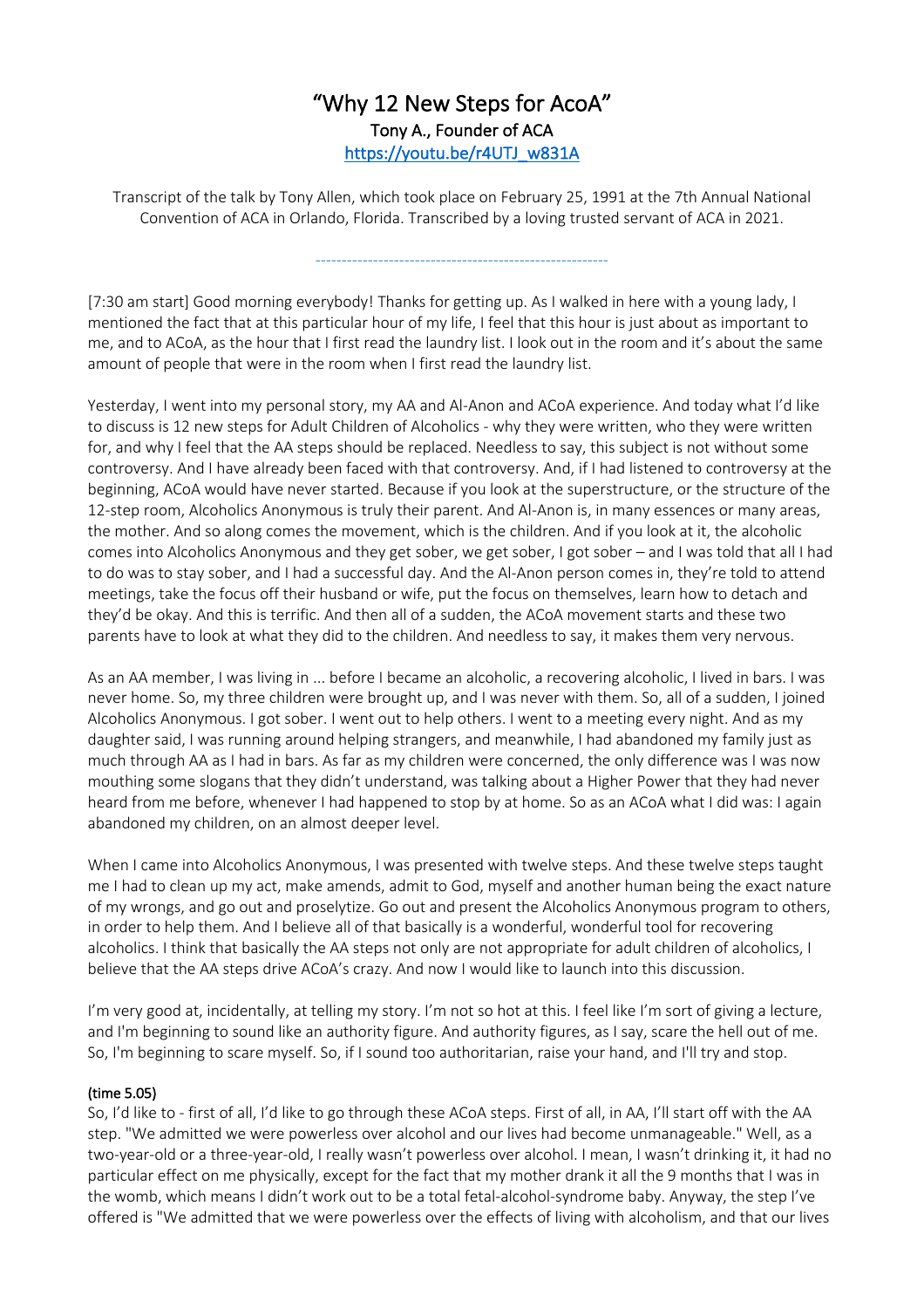had become unmanageable." Now what are the effects of living with alcoholism? I believe that's the laundry list I wrote in '78, which I will now read.

These are the effects of having lived with alcoholism, or a dysfunctional family:

- 1. We became isolated and afraid of people and authority figures.
- 2. We became approval seekers and lost our identity in the process.
- 3. We are frightened by angry people and any personal criticism.
- 4. We either become alcoholics, marry them or both, or find another compulsive personality such as a workaholic to fulfill our sick abandonment needs.
- 5. We live life from the viewpoint of victims and we are attracted by that weakness in our love and friendship relationships.
- 6. We have an overdeveloped sense of responsibility and it is easier for us to be concerned with others rather than ourselves; this enables us not to look too closely at our own faults, etc.
- 7. We get guilt feelings when we stand up for ourselves instead of giving in to others.
- 8. We became addicted to excitement.
- 9. We confuse love and pity and tend to "love" people we can "pity" and "rescue."
- 10. We have "stuffed" our feelings from our traumatic childhoods and have lost the ability to feel or express our feelings because it hurts so much (Denial).
- 11. We judge ourselves harshly and have a very low sense of self-esteem.
- 12. We are dependent personalities who are terrified of abandonment and will do anything to hold on to a relationship in order not to experience painful abandonment feelings, which we received from living with sick people who were never there emotionally for us.
- 13. Alcoholism is a family disease; and we became para-alcoholics and took on the characteristics of that disease even though we did not pick up the drink.
- 14. Para-alcoholics are reactors rather than actors.

Now those are the effects, that's my personality profile. That's what happened to me, as a victim being brought up in an angry, abusive atmosphere. Sexually abused – overtly/ covertly, emotionally abused, verbally abused, physically abused. And that is what happened to people, children brought up in that kind of an atmosphere. Many of us became post-traumatic stress disorder victims: frozen feelings. Frozen feelings are some of the effects of having been brought up in this kind of a home. Anyway, also anger, of course, which is mentioned in here, guilt, shame. But the basic effect of having been brought up in that kind of an atmosphere is fear. I feel that I am a fear-based person. Just about everything I've ever done has been based on fear. So anyway, I believe I've covered the 1<sup>st</sup> Step.

# (time 8.49)

The 2nd step of Alcoholics Anonymous reads: "We have come to believe that a power greater than ourselves can restore us to sanity." When Bill Wilson was asked what he meant by "to restore us to sanity," he said: "If I don't pick up the first drink, I'm restored to sanity." I agree with that. I think that is certainly valid for members of Alcoholics Anonymous. But, for me as a member of Adult Children of Alcoholics, when I looked at this step, I skipped it. First of all, as an AA member, I looked at it and said: "Geez, if you take away my insanity, there's no Tony." My whole life, I mean, I was insane person and I kind of liked it. You know before, I was up and down, did crazy things, and seemed to function at a pretty high level financially. I made a lot of money.

Anyway, when I, how do I put it? When I helped get the ACoA movement started, one of the members came to me and said that the group had a discussion, and they asked me to write new steps for ACoA, which I did in 1979. Either in '78 or '79, I wrote 12 steps for Adult Children of Alcoholics, and some of these are included in these new steps which I'm offering now. The steps, at that time I wrote them, and a new member came into ACoA movement who was a psychiatrist; and, what I asked him to do was to edit the steps for me so I could make it a "we" steps, rather than just "me". He did, and the steps were in a lot of psychiatric jargon and did not get too popular. They still use them in some places in Brooklyn. I hear some places in California.

But anyway, if you look at the 2nd Step for an ACoA: "We came to believe that a power greater than ourselves could restore us to sanity" – that's the AA step. Restoration means to be given back something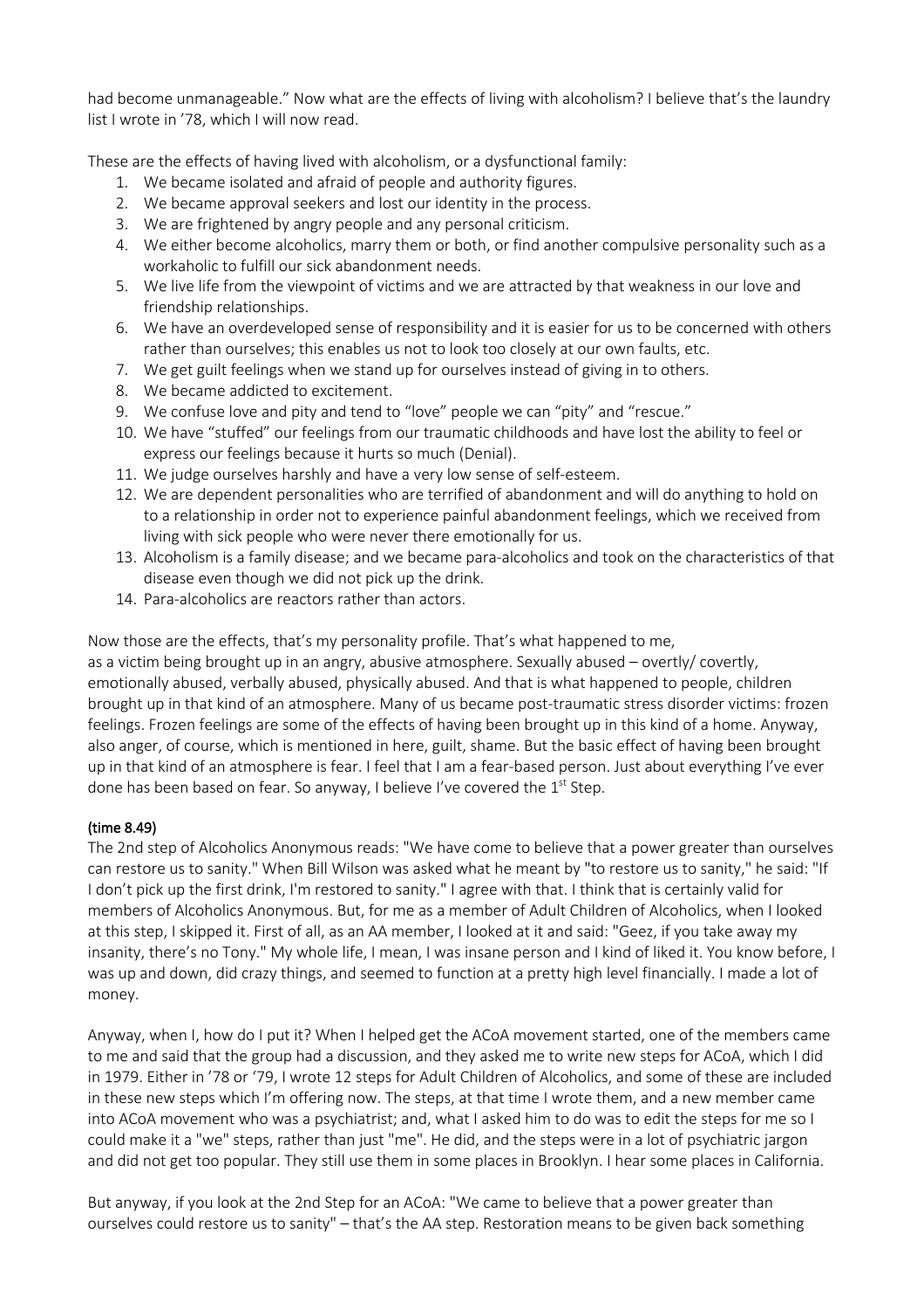that I once had. If you look that up in the dictionary, that's what it says. As an ACoA, as a child being brought up in a crazy alcoholic abusive family, there was no sanity. So, there was nothing for me to be restored to. When I looked at this step from the ACoA basis, what they were saying was that basically I would have to go back to the insanity of my family. That was all I had to be restored to.

So, the step I am offering for ACoA is " We came to believe that a power greater than ourselves could bring us clarity." Clarity means clearness of vision, being able to see clearly. And there is one dictionary I looked up, and it said it can also mean "freedom from guilt and freedom from shame." So, it struck me that clarity was a far better condition for me to be restored to, than to a sanity I never experienced as a child.

# (time 11.51)

Now we come to a one of the tougher problems - the 3rd step of Alcoholics Anonymous says: "We made a decision to turn our will and our lives over to the care of God, as we understood Him." Now one of the basic problems for me, as an ACoA, is the trust issue. I'd like to read something here that I got in a very, very spiritual book. This has to do with the spiritual beginnings of children, who are hopefully all of us on a spiritual path. This is the statement: "Spiritual meanings progress in self-consciousness when the child transfers its ideas of omnipotence from its parents to God. The entire spiritual experience of such a child depends largely on whether fear or love has dominated the parent-child relationship."

Now, if that's the case, which I believe it is, in the home I was brought up in, and the homes you all were brought up in, fear was the dominant feeling in that family. And, compared to love, it was the dominant emotion that most of us were brought up in. That being the case, it means to me that, on a feeling level, I cannot go any higher in trusting a Higher Power, than I can trust my parents - on a feeling level. And what were my parents? In my particular case: sometimes they loved me, they seemed to, and sometimes they literally, verbally or physically hurt me. So, I could never depend on my parents to really do anything consistent for me. So, if I look at the AA step, what it seems to be doing for me, in ACoA, is telling me to turn my will and my life over to the care of my parents, as I understood them, on a feeling level. And since my spiritual experience can go no higher than the relationship that I had with my parents, regarding either fear or love, I'm in somewhat trouble here.

So, the 3<sup>rd</sup> Step, that I'm offering for the ACoA movement, is: "We made a decision to practice self-love and to trust in our Higher Power." And I'd like to read a little bit of that from the Step here: "Instead of surrendering our lives to the sick parents that reside within us, we choose to put forth our faith in a spiritual power, greater than ourselves, however we choose to define it. In my efforts to resolve the difficulties in my life, I recognize that I have to accept myself and learn to nurture myself. I found that I could no longer give myself away to the needs or demands of others."

As difficult as it sounds for me, trust, whch is probably one of my most difficult issues, has to be basically a growth process; and, it has to be an ongoing process. Trust, for me, is not an event. This Higher Power has to prove itself over and over again to me, almost on a daily basis, that it's guiding me, taking care of me, and that I mean something to it. Otherwise, I need constant reassurance from my Higher Power. As a victim, which I believe we all are, and as a damaged victim, I need constant reassurance that there is something in the invisible world that loves me. And the process, I believe, are these Twelve Steps towards learning how to love myself and how to accept the love of this Higher Power. I'll go on with that in a minute.

#### (time 15.54)

The 4th Step of Alcoholics Anonymous – are that we made a fearless and moral inventory of ourselves, thank you. As a fear-based person, it's impossible for me to make a fearless moral inventory of anything. My whole life, as a victim, has been predicated on fear. Somebody asked me, as I was walking down the stairs, and as I was coming in the room here actually, in the book section, how I was feeling. And I said: well, I'm extremely nervous about this talk. I feel as it's probably the most important talk that I have ever made since ACoA started, other than when I read the Laundry List for the first time. He said "but what's the difference?" I said, I'm not a heck of a lot more nervous or frightened than ANY morning that I'm getting up, because this has been my experience all my life. Fear has been probably my motivating factor. The last 22 years of sobriety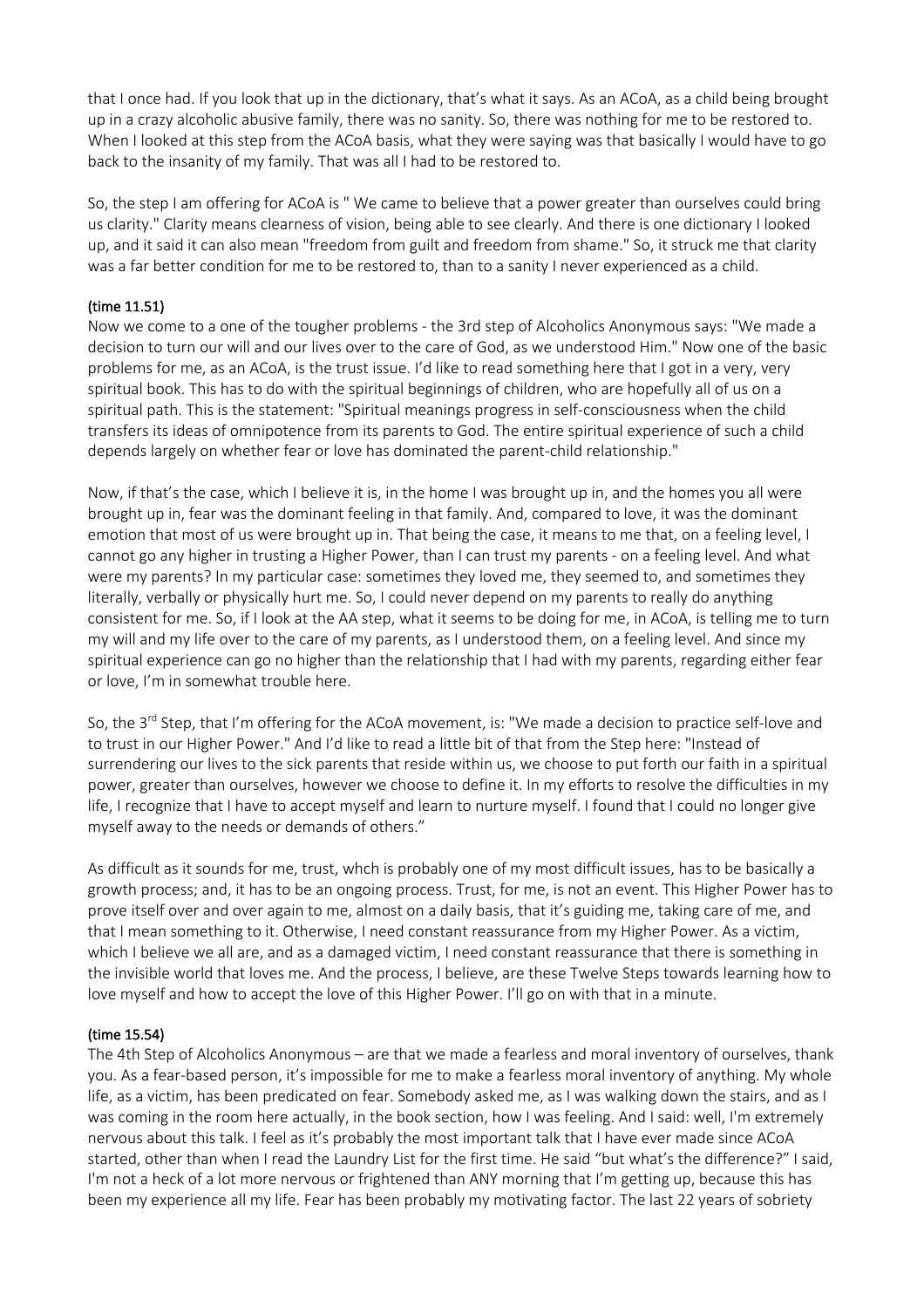and, the last say, what is it? Since 1977, since the ACoA movement started, the fear has slowly diminished but it isn't gone from my life.

Anyway the 4th Step for Adult Children of Alcoholics is: "We made a searching and blameless inventory of our parents, because in essence, we had become them." I've been told that the Adult Children of Alcoholics movement, I was not in it for many years, I remained in anonymity, so I was not going to groups much. But I had heard, that it's been said that the ACoA movement has been stuck in blame, blaming parents. That you can go to some meetings and they are blaming their parents, and three years later you go back and the same people are blaming the same parents. So that's an area where we've been stuck. In '78- '79, I think it was, when I first sat down with these steps, I felt that there could be no recovery for me unless I made an inventory of my parents; because, I knew on many levels, that I had become my parents, and my stepmother. I knew that under certain conditions of stress, that I would become either my father or my stepmother.

As I said before, one of the glaring incidences when I ten years sober, I walked into a shoe store and an older man, very very nice, kind man, bent down and he started fitting shoes on my feet, and I found that I was rude, angry and abusive to this man. And I got up and walked out, walked down the street, and I said: "My God, what's that all about? I'm 10 years sober and I'm abusing a perfect stranger." And it suddenly hit me my stepmother was always abusive to shoe clerks and cleaning establishment people. Always. And I found that as I would walk into a shoe store, or a cleaning establishment, rage would start moving up in my stomach. And I suddenly realized under certain situations I actually became and felt like my stepmother. I took on her actual being.

I was sober about a year, and I found myself limping out of a restaurant after I paid the bill. I said: "My God, what's that all about? There's nothing wrong with my leg." And I looked back at my life and I realized that my father always over-tipped in restaurants. He was a real people pleaser when it came to maître d's and waiters. And I realized that I had felt that I hadn't tipped enough. And I left the restaurant, in order that the waiter wouldn't yell at me, I started to limp so he would feel sorry for me. And I realized that I started doing that when I was about 15 or 16. So, as far as I could see, what I was in a restaurant, was I became my father. And if I didn't become my father, what I did was, I tried to get pity so nobody would hurt me for not becoming like him. So, I began to look at my life and I began to realize that actually what I had at that time, was that I had become my father. In many instances, I had become my stepmother. And the women that I was seeking out to have affairs with, live with or marry, all looked like and were the mother that had disappeared from my life when I was two years old.

So, I later learned that we become one parent, and we marry the other. So basically, what I found out was that, in order to have any type of forgiveness at all, I had to take a searching and blameless inventory of these parents, and these people who had brought me up - see what their positive aspects were and their negative aspects. Look at them really from an objective viewpoint, looked at some of the patterns of life that they used, looked at some of the words that they used, looked at some of the bias-ness they used. My father was Jewish, my mother was Christian, and my father was about as anti-Semitic as you can get. He hated being Jewish and he didn't like Jews. He taught me that I should never play with Jews. Above all, I should never marry one. And that basically Jews were socially inferior to Christians, although they were intellectually superior. So, in essence, I took on all those characteristics. One of the hardest things for me to do, is to basically cut down on anti-Semitism, because I became an anti-Semite just like my father. So, it's one of the issues I have to work on, on a daily basis.

So what does it really mean? Half of me looks at the other half with disgust. It's a wonderful way to be brought up. So, in order to forgive myself, I have to take an inventory of my parents and learn how to forgive them. In order to forgive them, I have to learn how to forgive myself. Hopefully, the 4th Step of the ACoA, this new 4th Step, will help the movement go through blame. I do believe that blame of parents is probably the first healing process that ACoA's go through. I have to come in touch with the fact that although my head tries to forgive the abuse that was done to me, my gut, basically my little child within is very, very angry and mad at these people.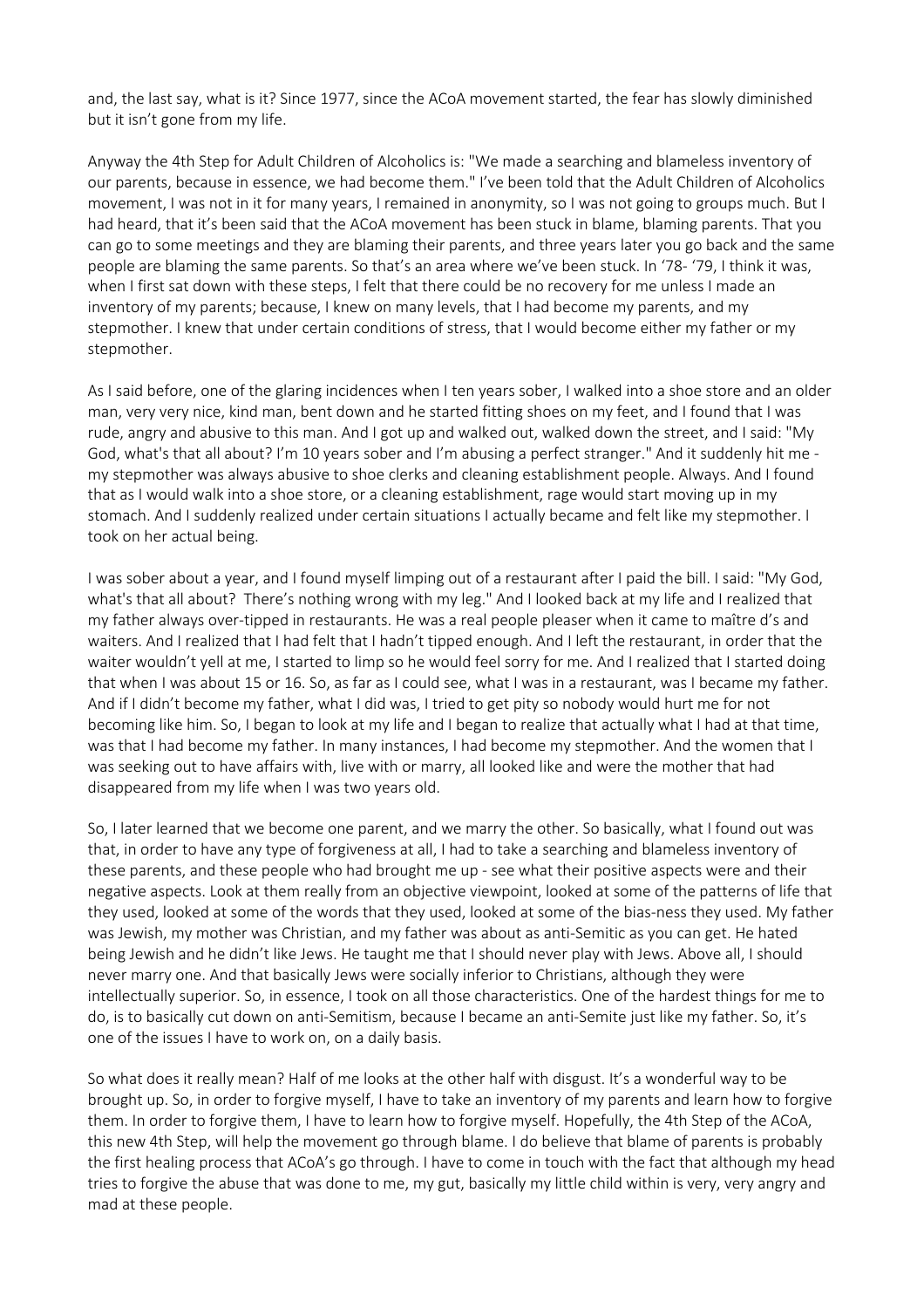#### (time 22.48)

The 5th step: "We admitted to God, ourselves and another human being the exact nature of our wrongs." That's the AA 5<sup>th</sup> step. I think that's fine for AA. I believe that as in Alcoholics Anonymous, I was a perpetrator. I did wrongs to all kinds of people, including myself. I hurt people, I ran rough shot over their lives; and, even prior to when I picked up a drink, I did wrong to the people, there's no doubt about that. But the Twelve Steps of AA are fine for perpetrators. Adult Children of Alcoholics, in my belief is, Adult Children of Alcoholics was formed and created by my Higher Power and your Higher Power for victims, for little children, for people basically who were victimized, were not their perpetrators.

So, the 5th Step for ACoA is: "We admitted to a higher power, to ourselves and to another human being, the exact nature of our childhood abandonment." Abandonment is the core issue, for people like us. That is our basic ...that's is what we live not to feel or experience. But the strange part about people like us is that which we are frightened of feeling the most, is what we are addicted to finding in our lives. In other words, abandonment is my major issue – it's the feeling I don't want to feel most of all – so what do I do? I'm addicted to finding abandoning types of relationships.

So in order to realize this, in order to go through the process of basically finding nurturing relationships, I have to look at abandonment. I'd like to read a little bit about what I have written here: "Out of a searching and blameless inventory of our parents, we come to see how we reacted, adapted, revolted, resisted, and ultimately abandoned ourselves. When we review the nature of our parents' illness, we come to see how many of their behavior patterns replaced our youthful innocence and spontaneity. We see all the desperate adaptations, all the frightened offenses we built, all of the repression, frustration and flight. Through these parent-taught mechanisms, we truly abandoned ourselves. All these harmful, acquired behavior patterns we adopted are truly our childhood losses. We need to acknowledge them to our Higher Power, to ourselves and to another individual, so that we can move toward a healthy self. The intent of this step is to help us recognize how we were emotionally abandoned as children, and how we abandoned ourselves, and became our parents."

#### (time 25.36)

#### Alright I'll move onto 6 and 7.

6<sup>th</sup>: "We were entirely ready to begin the healing process with the aide of our Higher Power." And 7: "We humbly asked our Higher Power to help us with our healing process. In this step, we ready ourself to turn to a power greater than ourselves. No matter how hesitant or uncertain we may be about the wisdom of such a move, we should keep in mind that healing can and does take place in this world, and is often propelled by acts of faith and belief. Here we are asked to open ourselves to the healing help of a spiritual force." This is part of the process on the road to trust.

7 - "We humbly ask our Higher Power to help us with our healing process. This is a powerful step. It requires both humility and participation. Humility involves becoming aware that we really are not masters of the universe, and that in all probability, there is a divine order that we can tap into."

Humility comes from the word "*humus*" which is really "of this earth". And I was told years ago that what I needed to do was to become average in order to become humble. And I believe that's very true. I also feel that I have to go back in life and go back through the feelings that I experienced, the traumatic feelings, in order to find some sort of an authentic self. A prayer I used years ago when I was asked by the AA program to look at so-called character defects and shortcomings ... and I learned a prayer for myself which I think is very applicable also to ACoA. And that prayer was: "Please God, empty me of me and fill me with Thee." Because I don't really know what I am supposed to be emptied of as an adult child. I have no clue. I do not know what my rights are, what my wrongs are. All I know is, I hurt. I'm frightened of abandonment, of feeling pain, anxiety. I live my life with, say, unshed tears, and I'm always on the verge of grief. Uh... it's better now. I can't say I'm over all of this. But in truth, this is what I would like to be emptied of. I would like to be emptied of these feelings of shame, guilt and fear, and terror, uncertainty, the desperate need to be loved in the external world because I am unable to love myself.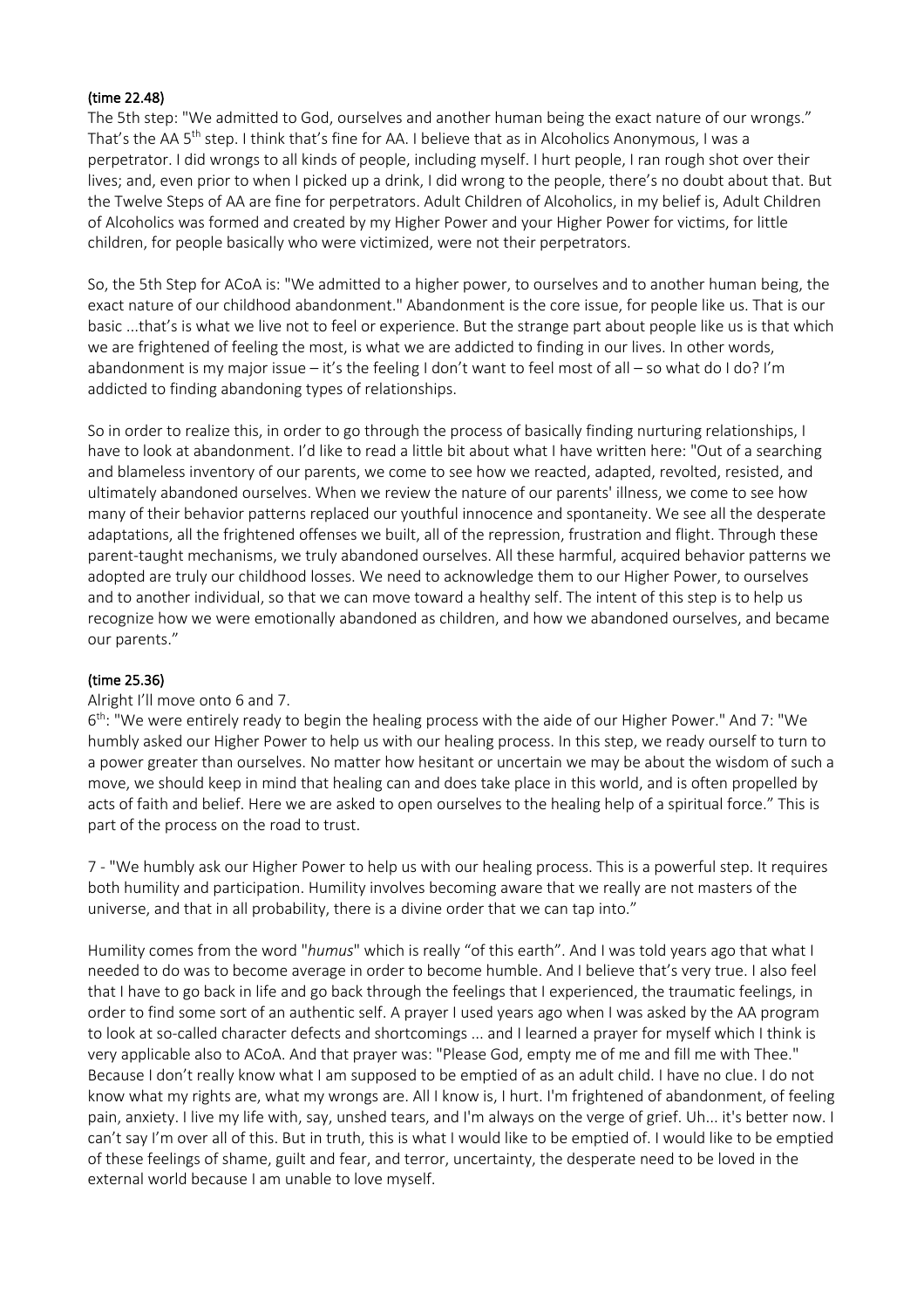These Steps were written with the point of view that the goal would be self-love. Learning how to nourish, love, care for me, my little child. And basically, be open enough, then, to receive the love of my Higher Power.

# (time 28.31)

Now, the 8<sup>th</sup> and 9<sup>th</sup> steps of Alcoholics Anonymous, deal with amends. Now, as an AA member and as a perpetrator, and somebody who did many wrongs to many people, I needed to make a list of these people and I needed to make amends to them. In my AA experience, I found that when I wrote down the names of these people, was the beginning of the realization that there was a Higher Power in my life, which was actually making itself known to me on a daily basis. By taking a piece of paper and writing down the names of those people I harmed, and those people I had believed that harmed me, because I found that they were interchangeable. And then, become ready to make amends to these people, I found within at least two days after having written this list, my Higher Power started bringing these people into my life, in such a way that I could make amends to them. So I found that writing was an incredible tool, which actually could create a connection between me and my Higher Power. That when I wrote things down, all of a sudden it gave my Higher Power a chance to become active in my life.

So, the  $8<sup>th</sup>$  and  $9<sup>th</sup>$  steps of Alcoholics Anonymous, the making of amends, was an incredible spiritual experience for me. However, as a member of the Adult Children of Alcoholics movement, I feel that perpetrators should make amends. Grown up people who marry perpetrators, such as Al-Anon people, should make amends. Children who had been raped, incested, beaten, victimized, abused – do not have to make amends. Who to? And they certainly don't have to make amends to themselves.

So I would like to read a little bit from what I wrote here about the 8th and 9th Steps for ACoA's. 8<sup>th</sup> step. Incidentally, when I say "I wrote", I'm offering these steps to the ACoA movement. Some of these steps came to me from outside sources, some of them came to me through things I've read – so I'm not claiming authorship of these steps. Two or three of them, I am. But I claim authorship of the laundry list. These 12 steps is something I feel have been given to me, over a period of years, by a power greater than myself, and from a power great than myself.

So, anyway, "8: We became willing to open ourselves to receive the unconditional love of our Higher Power. 9: We became willing to accept our own unconditional love by understanding that our Higher Power loves us unconditionally. In our alcoholic homes we were the victims and our parents were the aggressors. As we internalized our parents, we became our own aggressors, unable to give ourselves anything but self-hate and self-criticism. Now we are willing to let go of the idea of ourselves as either victim or aggressor, and open ourselves to the unconditional love of our Higher Power. As we open up, we are flooded with the warmth and love and acceptance we were denied as children. The infinite source of love is always available to us, waiting only for us to open the gates and let it in."

Around 1979-80, I read a book on the Kahunas, the medicine men or the wise men of Hawaii. And one of their spiritual practices, they believed, that on this level of experience there's three of us. In other words, there is Tony that you see talking now to you all on this level, and there is you all on your level, and we're all on the same level together. About an inch above our heads is our Higher Power. And each one of us has our individual Higher Power, and that Higher Power is one with God. So my Higher Power, the invisible Higher Power, is one with God and your invisible Higher Power is one with God. And then down around this area, this is our little Child. And as I was reading this material, I began to realize that there was really some truth in this. Because every time I got hurt, every time I was abandoned, every time something seemed to go wrong in my life, I would get a pain in here which was unbelievable. And I began to realize that in this particular area of my body, it seems to reside, a personality all of its own. The Hawaiians teach that in order for me to achieve some sort of spirituality, that I have to love this little child.

So what I did at the next ACoA meeting, I described what I just described to you and I took my arms and I shut my eyes, and I started hugging myself and I started saying: "I love you little Tony, I love you little Tony." I described that to the group, and I said I believe this is probably the major way that I will be able to achieve some sort of self-love. That night I went to my hotel room, I was living alone in a hotel, and I sat and I hugged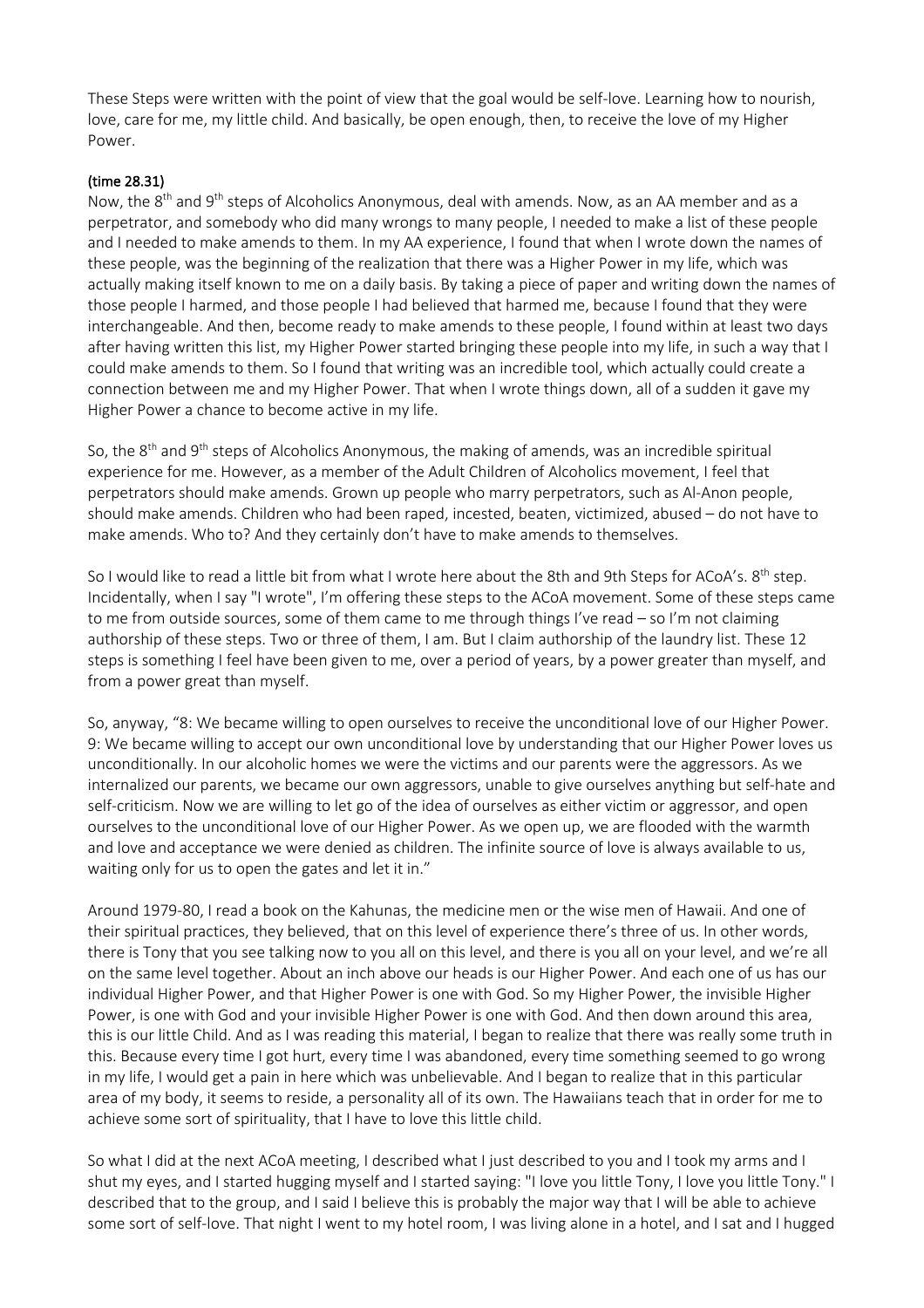myself. I shut my eyes and I visualized myself as a little child, two and a half years old, on my father's knee from a picture, and I started hugging myself, and I said: "I love you little Tony, I love you little Tony, I love you little Tony."...I got to five and I started sobbing. And I realized, at that time, that it was the first time in my life that I had ever loved myself.

The Hawaiians teach that in order to love myself, I have to love this little child within me. Now I don't know whether that was the beginning of the loving of the little child within that happened. But apparently, for me, that's when just about every day of my life – this morning before I came downstairs, I sat upstairs and I hugged myself and I says, "I love you, Tony. I love you little Tony. I love you, Tony. I love you little Tony." I wanted to love little me and big me, because I figured we both needed it for this hour. And then I prayed and I said: "Please God, help me to be your instrument in this talk." I believe that the reason, probably, I have been brought out of anonymity is basically to present new steps for the ACoA movement. So, from my viewpoint, as I say, this is probably one of the most important hours of my life. [sigh]

So anyway, I believe that its my Higher Power's job to love me unconditionally. I also believe that this Higher Power cannot love me unconditionally, until I love little Tony unconditionally. And as I love little Tony unconditionally, to the extent that he starts to be calm and accepting, then my Higher Power's unconditional love starts flowing through me to him, and then we become a trinity: my Higher Power, me and little Tony become merged in love, and as such, then we can be presented basically to Home, or to the Source, or to God. This is my personal belief. So my major spiritual job in life is to love this little person within me.

# (time 36.28)

Ten: "We continued to take personal inventory and to love and approve of ourselves." As you can see, each one of these steps basically, is on the road to love. I'm very, very good. I have been judge, jury and executioner over myself all my life. There's no doubt that when this talk's over, I'll go upstairs and say: "Hey, you stupid son of a gun, you missed saying that!" Hopefully I will find that I won't have to do that.

The 10th step: "In this daily action step, we monitor our actions and seek out those opportunities and situations where we can increase our self-esteem and self-love." In other words, look for the positives in what I've done today. "We can use these steps to correct the course in the event that we stray from healthy actions and begin re-enacting destructive patterns of behavior. If we see ourselves flirting with, or contemplating harmful behavior, it's important to recognize that change must come from within. We can ask our Higher Power for assistance, and we can turn to our group for support as we struggle with those actions that bring with them self-loathing, resentments and guilt. We need to establish a new vigilance – one that centers on our behavior. This we can do by working the step on a daily basis, examining who we are, what we are doing, this day, to grow and change."

#### (time 38.03)

Now, the 11th step of the ACoA is very similar to the 11th step of Anonymous Alcoholics. Instead of saying "We sought through prayer and meditation to improve our conscious contact with a Higher Power of our understanding, praying only for knowledge of It's will for us and the power to carry that out." Instead of "Him" I made it "It". And instead of using the word "God" I used the word "Higher Power". I must say I did that, because I feel that ...I do not believe that God is He/ She, I believe it's It.

And I'd like to say that prayer and meditation have probably been the major step which saved my life. As I said, my first eleven months in Anonymous Alcoholics, my hands were sweating so bad from fear and terror, I really couldn't shake anybody's hand. My sponsor and I – he took me over to transcendental meditation, where I was initiated into the TM discipline. And the first day that I was taught to meditate, I was walking to Central Park in New York and my left hand had stopped sweating. And I must say, at that particular time, I wondered whether it was the Jewish half of me or the Christian half which had stopped sweating. I saw, from this experience, that the meditation basically could change me physiologically...that it could change my chemical makeup. I went back for the refresher course two or three days later, and after that meditation my right hand had stopped sweating. And I realized that basically meditation was a way of changing me physiology. And I began to study all kinds of spiritual readings, and I got myself into Western mysticism, Eastern mysticism. I found that Western mysticism seems to concentrate on the head. In other words, I see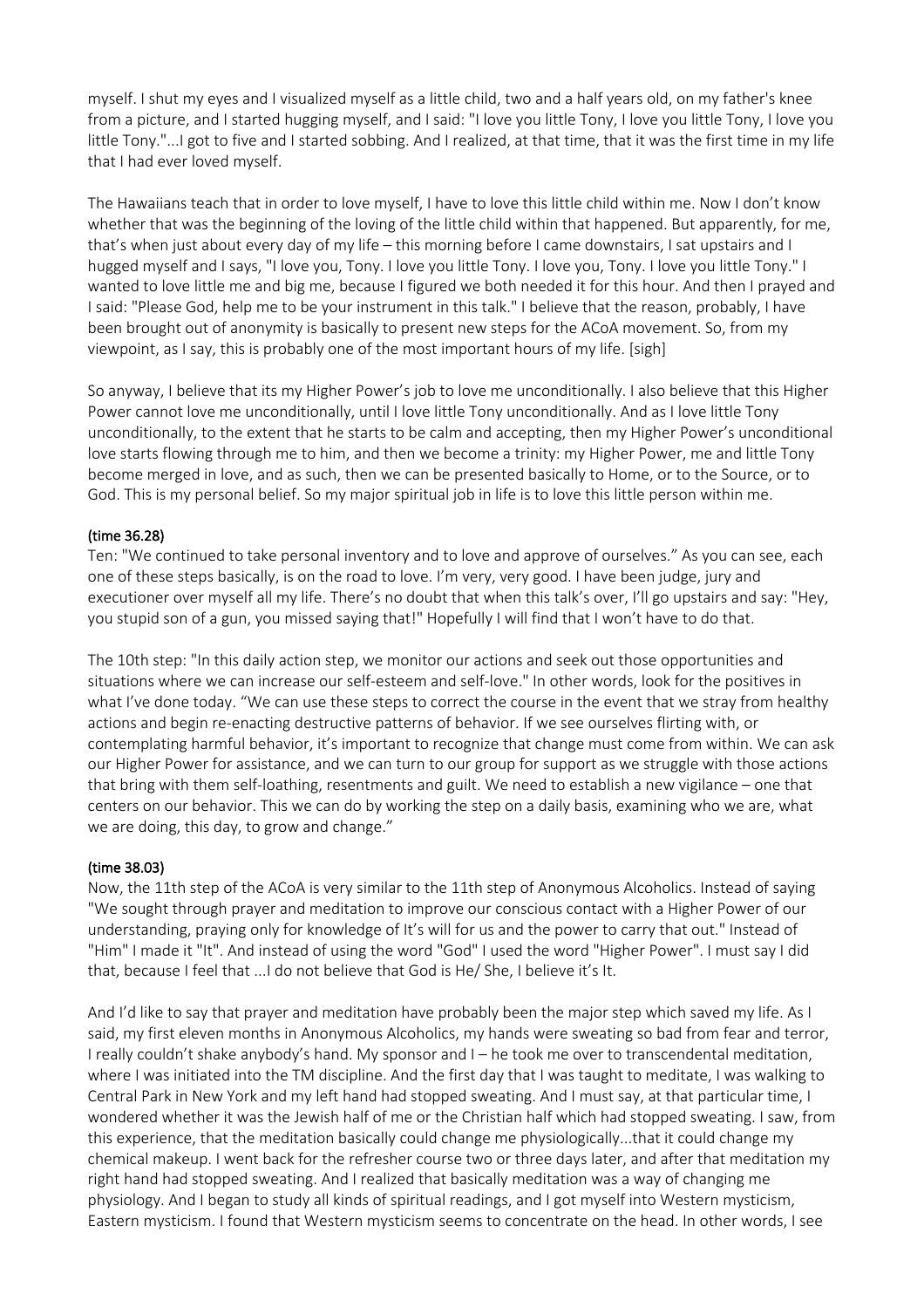you as the Christ, I love you, I do a lot of mental work in order to try to become one with my Higher Power. Eastern mysticism, on the other hand, concentrates mostly on the body. Their belief system states that there has to be a physiological transformation. As well, there has to be a physiological change in the body, in order to effect a permanent spiritual transformation.

In other words, the Big Book of Alcoholics Anonymous talks about "God consciousness". And it talks about the overwhelming God consciousness which our early founders received. Bill Wilson had an overwhelming spiritual experience, as did Marty Mann had overwhelming spiritual experience. Most of us who came after those two people have had what is basically called the "educational variety" of spiritual awakening. My spiritual awakening has been going on, on, on, on, and on ... And I have not had that overwhelming spiritual experience that the founders of AA had. On the other hand, after Bill Wilson had this spiritual awakening, as did Marty Mann, they tried to recapture it over the next 25-30-35 years, and never could. In fact, I was at the meeting that Marti Mann spoke, and she said that she had just gotten over a twenty-year depression. She'd just gotten initiated into transcendental meditation.

What I'm saying is that, in order to get myself aligned with my Higher Power, I had to give up caffeine, I had to had to get rid of smoking three to three and a half packs of cigarettes a day, I had to get off of sugar, which I'm now five days off of again. That has been the toughest one for me, is sugar. I find it the primary addiction. But, God is calmness in action. Human beings are excitement in action. And I find that the drugs I put into my body, basically to create some sort of stress of excitement, are those kind of obstacles to spiritual progress. I learned that prayer is talking to God, meditation is listening to God and the highest form of prayer is listening. When my mind stops, God's mind starts.

The treatment facility, they were working with the indigents. And I ran a ¾ house for indigent men. And the man who was my superior. How do you like that? The man who was my boss, said that he also had been initiated into the same meditation technique I had - transcendental meditation. He felt that the people we were working with, were the lost souls. Those who were coming and who were living under bridges, those who had 10-15 treatments, those who were deemed the cocaine whores, the people with AIDS. And the only way, that he felt, that possibly, any of them could have some sort of spiritual experience was almost right after they got clean, which was almost within a day or two. So what I did was, I taught prayer and meditation to these people as soon as they came in. And what we were doing was we were offering the 11th Step to the hopeless. And some of those people are still sober today.

So, I found that my job, seems to be at the moment, is that I teach meditation where I am. I'm at a place called "Renaissance" in Boca Raton, and Thursdays, what I do from 6 o'clock to 6.30 – I teach meditation to the public, and 6:30 to 7:45 I have an ACoA meeting, which I run. The only way, as I said, prayer is talking to God, meditation is listening. I was in an ashram, which is an Eastern form of the teaching center, which taught meditation. We meditated for hours. I was in it. There was a man named Ram Dass, who had an oath of silence. And this was in the 70's. At this place I learned it was Brahmacharya, which was basically we were celibate. I found that while I was doing all of this, and working with things like Kundalini energy, which is an energy which moves up the spine into the head - this is eastern mysticism – that I was learning all different types of techniques of meditation, everything from breathing basically to mantras. And I was fascinated with the subject. And strangely enough, at this time in my life was about the time that the four young kids who started the ACoA movement asked me to come. And I was doing all these spiritual exercises, and going through all these spiritual concentrations; and at this period is when I believe the laundry list came through me. So it all seemed to hang together.

So anyway, prayer, the deepest form of prayer is listening. And when I listen, I hear the silence. There was a book once written called "The Thunder of Silence". And as I listen to the silence, the silence becomes God. Now for Adult Children of Alcoholics, silence is a very threatening sound. Because the deeper I get into silence - what did silence mean in my household? There was always silence before chaos. So, silence, to me, in my sick background, puts me back into fear and terror. Because the deeper I get into it, the more I'm waiting for the explosion. The more I'm waiting basically for the terror and the horror of my childhood. So, meditation, for us, becomes a deeper experience. It really does.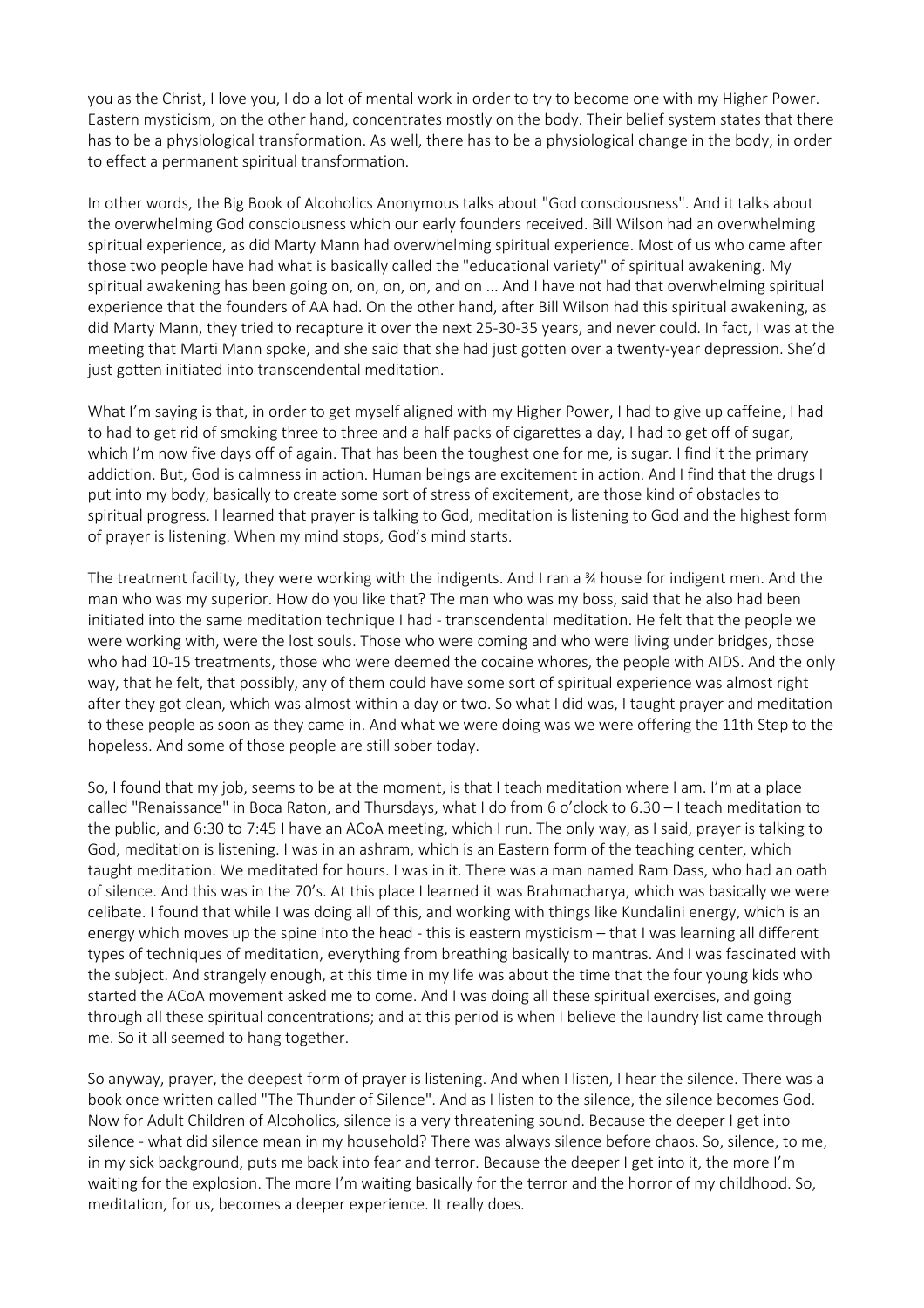While it's in my mind, I would like to talk, which I had forgotten, a little bit about abandonment again. It is true that abandonment is something that we've all suffered here. It's a horrendous feeling. It is a gutwrenching experience. And it's part of all of our lives. There isn't anybody in this room who has not suffered abandonment - a deep, painful level. I came across a teaching in the East, which states, that "those of us of the human race who have not suffered abandonment at a very deep level cannot make the next level of spiritual awareness." In other words, abandonment is the passport to the next spiritual level.

So, those of us who have suffered abandonment, I would like to offer the proposition that, in actuality, it's a huge spiritual plus. Because it's an emptying out feeling, and nature avoids a vacuum. And, as I'm emptied out of human-ness, my spirit can start moving into the God shaped hole - If I allow it to. That hole has always been filled up with people, places and things for me. And if I can allow myself to feel the feelings, stay empty, it allows this void to be filled up with Spirit. And in the process comes "Please, God, empty me of me, and fill me with Thee."

Somebody once asked what is the Buddha's void? What does the Buddha's void feel like? And the answer came back: the Buddha's void is emptiness without fear. And that's, hopefully, is what I hope to achieve this in lifetime. Feeling that emptiness and aloneness, without the fear. (Clearing throat) You can hear my voice. That means I'm frightened. Hopefully there will be a day when I can describe that experience without the fear. Have I covered prayer and meditation? Hopefully.

# (time 49.08)

Moving onto 12. Alcoholics Anonymous  $12<sup>th</sup>$  step states that we need to go out having had a spiritual experience as a result of these steps, excuse me – that was the original – "Having had a spiritual awakening as the result of these steps we try to carry this message to other alcoholics and practice these principles in all our affairs." That's pretty self-evident. Now that I am spiritually more sound, I then go out and share this experience with other alcoholics, hopefully to bring them into Alcoholics Anonymous. I think that's wonderful for AA.

But as Adult Children of Alcoholics, "We have had a spiritual awakening as a result of taking these steps, and we continue to love ourselves and to practice these principles in all our affairs." "Self-love and selfacceptance inevitably lead us to feel connected to the larger universe. When we were victims in an alcoholic household, we lost our authentic self to the demands of the disease. Throughout our adulthood lives, and especially in the ACoA, we have been attempting to recover and cherish our authentic and spontaneous self. Through working these steps to the best of our ability, and developing a relationship with our Higher Power, we can gain a wonderful new awareness and an opportunity to truly change. We can find a happiness and contentment beyond anything we could imagine. This does not mean that our life will always be trouble free, only that we can readily and competently deal with life's problems. There is a solution beyond ourselves. By working the ACoA program daily and admitting that we are powerless over the effects of living with alcoholism, we can learn to love ourselves. And when we do, we are free to love others in a new and healthy way. By sharing with each other, we act as a mirror, reflecting a new growth and love. Using this program in all our affairs, we can dispel the old destructive personality that so crippled our enjoyment of life. No longer do we imitate a normal life, now we embrace it."

So, it is my personal belief that I am here basically by the grace of my Higher Power, this morning, to present 12 Steps for victims, rather than perpetrators. It does not mean that sometimes, if I'm new to ACoA, that after having done these steps, and worked this program, that it might not be a very positive act on my part to look at the 12 steps of Alcoholics Anonymous, which are the same as Co-dependents Anonymous, and the same as Al-Anon, and make amends to people I have harmed. But as children, and that's what we are working on in ACoA, what I need to do is to put the focus on learning how to love me, and not to blame and shame myself. Fear is what I am, I'm a fear-based person. ACoA is what I am, and co-dependency is what I do. And I feel my job, basically, is to help people learn about their personality profile.

A very wise man, I think it was 400 BC, he said that the way to do, was to be. And what I believe the ACoA program and these steps will do is to help us learn how to be, along with the laundry list. In Anonymous Alcoholics, I was taught I had to do before I could be. I had to change my behavior in order to become